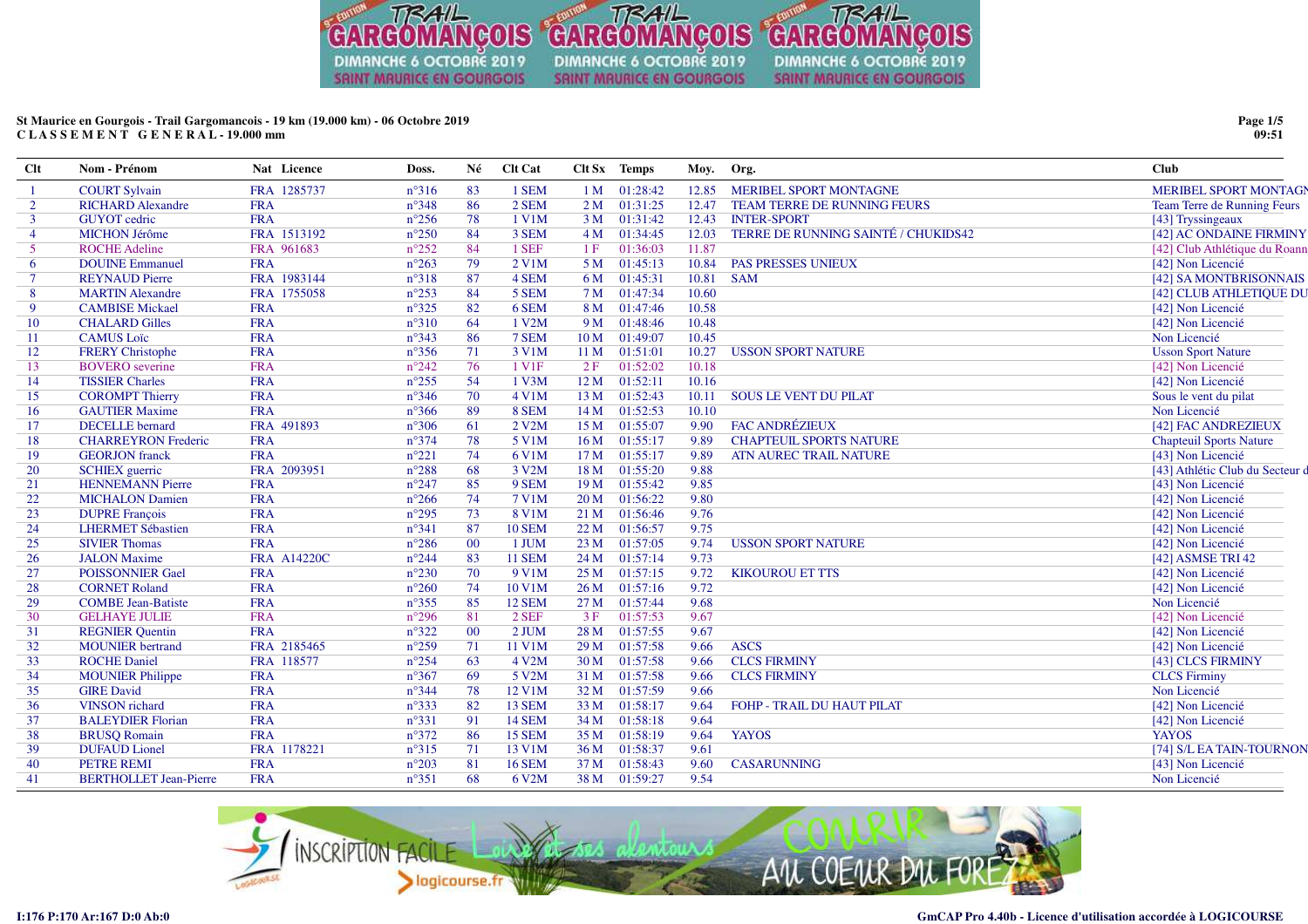

# St Maurice en Gourgois - Trail Gargomancois - 19 km (19.000 km) - 06 Octobre 2019 CLASSEMENT GENERAL-19.000 mm

| <b>Clt</b> | Nom - Prénom                | Nat Licence         | Doss.          | Né | Clt Cat             |      | Clt Sx Temps | Moy. | Org.                             | <b>Club</b>              |
|------------|-----------------------------|---------------------|----------------|----|---------------------|------|--------------|------|----------------------------------|--------------------------|
| 42         | <b>DOREL Michel</b>         | <b>FRA</b>          | $n^{\circ}211$ | 61 | 7 V2M               | 39 M | 01:59:43     | 9.52 | TEAM POLE TRAIL ST REGIS LE COIN | [42] Non Licencié        |
| 43         | <b>RIVET Philippe</b>       | <b>FRA</b>          | $n^{\circ}361$ | 70 | 14 V1M              | 40 M | 01:59:51     | 9.51 |                                  | Non Licencié             |
| 44         | PLANCHET jean francois      | FRA 1854477         | $n^{\circ}209$ | 68 | 8 V2M               | 41 M | 01:59:54     | 9.51 | <b>ACO FIRMINY</b>               | [43] ACO FIRMINY         |
| 45         | <b>MAGANT</b> joel          | <b>FRA</b>          | $n^{\circ}248$ | 75 | 15 V1M              | 42 M | 02:00:00     | 9.50 | LES PAS PRESSÉS D'UNIEUX         | [43] Non Licencié        |
| 46         | <b>CUERQ</b> yannick        | <b>FRA</b>          | $n^{\circ}280$ | 73 | 16 V1M              | 43 M | 02:00:15     | 9.48 | <b>CHAPTEUIL SPORT NATURE</b>    | [43] Non Licencié        |
| 47         | <b>REPUSSARD Yoan</b>       | <b>FRA</b>          | $n^{\circ}373$ | 76 | 17 V1M              | 44 M | 02:00:56     | 9.43 |                                  | <b>ACO FIRMINY</b>       |
| 48         | <b>CONVERT Corinne</b>      | FRA 1662790         | $n^{\circ}243$ | 74 | 2 V1F               | 4F   | 02:01:02     | 9.42 |                                  | <b>CLCS</b>              |
| 49         | <b>MARMEY</b> johnatan      | <b>FRA</b>          | $n^{\circ}249$ | 88 | <b>17 SEM</b>       | 45 M | 02:02:11     | 9.33 |                                  | [13] Non Licencié        |
| 50         | <b>MONTMEA Denis</b>        | <b>FRA</b>          | $n^{\circ}309$ | 77 | 18 V1M              | 46 M | 02:02:43     | 9.29 | <b>TLGV</b>                      | [43] Non Licencié        |
| 51         | <b>HYVERNAT</b> michael     | <b>FRA</b>          | $n^{\circ}287$ | 76 | 19 V1M              | 47 M | 02:02:49     | 9.28 |                                  | [43] Non Licencié        |
| 52         | <b>CHENEVIER Bruno</b>      | <b>FRA</b>          | $n^{\circ}245$ | 82 | <b>18 SEM</b>       | 48 M | 02:02:50     | 9.28 |                                  | [69] Non Licencié        |
| 53         | <b>ROUX Lionel</b>          | FRA 1962778         | $n^{\circ}277$ | 67 | 9 V2M               | 49 M | 02:03:07     | 9.26 |                                  | [42] ASM ST-ETIENNE      |
| 54         | <b>ANGENIEUX Thierry</b>    | <b>FRA</b>          | $n^{\circ}212$ | 70 | 20 V1M              | 50 M | 02:03:19     | 9.25 | <b>VILLARS RUNNING</b>           | [42] Non Licencié        |
| 55         | <b>LIOTIER</b> pascal       | <b>FRA</b>          | $n^{\circ}291$ | 65 | 10 V2M              | 51 M | 02:03:31     | 9.23 |                                  | [42] Non Licencié        |
| 56         | <b>DUPON Norbert</b>        | <b>FRA</b>          | $n^{\circ}339$ | 75 | 21 V1M              | 52 M | 02:04:13     | 9.18 | <b>CLIPS</b>                     | Non Licencié             |
| 57         | <b>MEYER</b> François       | FRA 2056781         | $n^{\circ}227$ | 73 | 22 V1M              | 53 M | 02:04:14     | 9.18 |                                  | [42] ASM ST-ETIENNE      |
| 58         | <b>MARTIN</b> stephane      | <b>FRA</b>          | $n^{\circ}313$ | 71 | 23 V1M              | 54 M | 02:04:14     | 9.18 |                                  | [43] Non Licencié        |
| 59         | <b>SAVEL Didier</b>         | FRA 1822376         | $n^{\circ}311$ | 78 | 24 V1M              | 55 M | 02:04:15     | 9.18 | <b>FAC ANDRÉZIEUX</b>            | [42] FAC ANDREZIEUX      |
| 60         | <b>MALLARD BRUNO</b>        | FRA 1863267         | $n^{\circ}251$ | 72 | 25 V1M              | 56 M | 02:04:39     | 9.15 | <b>GARGOMANÇOIS</b>              | [42] RUNNING CLUB DE M.  |
| 61         | <b>DELAUNAY Frederic</b>    | <b>FRA</b>          | $n^{\circ}360$ | 70 | 26 V1M              | 57 M | 02:05:07     | 9.11 | <b>ANNONAY JOGGING</b>           | <b>Annonay Jogging</b>   |
| 62         | <b>JALLU Gwenael</b>        | FRA 1499256         | $n^{\circ}307$ | 77 | 27 V1M              | 58 M | 02:05:38     | 9.07 |                                  | [43] CLCS FIRMINY/ATN au |
| 63         | <b>BADEL</b> mickael        | <b>FRA</b>          | $n^{\circ}217$ | 87 | <b>19 SEM</b>       | 59 M | 02:05:51     | 9.06 |                                  | [43] Non Licencié        |
| 64         | RICOTTI jean marc           | <b>FRA</b>          | $n^{\circ}284$ | 61 | 11 V2M              | 60 M | 02:06:32     | 9.01 |                                  | [42] Non Licencié        |
| 65         | <b>BOUTELOUP Aurelien</b>   | <b>FRA</b>          | $n^{\circ}330$ | 83 | <b>20 SEM</b>       | 61 M | 02:07:18     | 8.96 |                                  | [42] Non Licencié        |
| 66         | <b>SAVIN Gilles</b>         | <b>FRA</b>          | $n^{\circ}365$ | 63 | 12 V <sub>2</sub> M | 62 M | 02:07:22     | 8.95 | <b>CLCS</b>                      | <b>CLCS</b>              |
| 67         | <b>DUCARRE Gael</b>         | <b>FRA</b>          | $n^{\circ}303$ | 87 | <b>21 SEM</b>       | 63 M | 02:08:07     | 8.90 | <b>TORPEDO MINSK TRAIL TEAM</b>  | [42] Non Licencié        |
| 68         | <b>BOURGIN</b> vincent      | FRA 1479708         | $n^{\circ}269$ | 69 | 13 V2M              | 64 M | 02:08:08     | 8.90 | <b>CLCS FIRMINY</b>              | [42] CLCS FIRMINY        |
| 69         | <b>RODRIGUES</b> patrick    | <b>FRA</b>          | $n^{\circ}294$ | 84 | <b>22 SEM</b>       | 65 M | 02:08:40     | 8.86 | <b>DÉSIDÉTRAIL</b>               | [43] Non Licencié        |
| 70         | <b>PERRET Patrice</b>       | <b>FRA</b>          | $n^{\circ}358$ | 68 | 14 V2M              | 66 M | 02:08:49     | 8.85 |                                  | Non Licencié             |
| 71         | <b>CHOUDEY Marc-Emilien</b> | <b>FRA</b>          | $n^{\circ}293$ | 84 | <b>23 SEM</b>       | 67 M | 02:08:54     | 8.84 | <b>LA RONDE DES PITOUS</b>       | [42] Non Licencié        |
| 72         | <b>CHATAIN Cédric</b>       | FRA T311304         | $n^{\circ}258$ | 79 | 28 V1M              | 68 M | 02:09:02     | 8.84 |                                  | <b>WED RUNNING SHOP</b>  |
| 73         | <b>GAILLARD</b> ced         | <b>FRA</b>          | $n^{\circ}236$ | 74 | 29 V1M              | 69 M | 02:09:06     | 8.83 | <b>CLCS FIRMINY</b>              | [42] CLCS FIRMINY        |
| 74         | <b>BRUYERE François</b>     | <b>FRA</b>          | $n^{\circ}342$ | 56 | $2$ V3M             | 70 M | 02:09:08     | 8.83 |                                  | Non Licencié             |
| 75         | <b>BONSON</b> Philippe      | <b>FRA</b>          | $n^{\circ}349$ | 62 | 15 V2M              | 71 M | 02:09:28     | 8.81 |                                  | Non Licencié             |
| 76         | <b>CRÉTOUX</b> pierre       | FRA 1674389         | $n^{\circ}239$ | 62 | 16 V2M              | 72 M | 02:09:31     | 8.80 |                                  | $[42]$ CLCS              |
| 77         | <b>BISCH Renaud</b>         | <b>FRA</b>          | $n^{\circ}274$ | 86 | <b>24 SEM</b>       | 73 M | 02:09:33     | 8.80 | <b>AUREC TRAIL NATURE</b>        | [43] Non Licencié        |
| 78         | <b>COCHOIS</b> aurelien     | <b>FRA</b>          | $n^{\circ}279$ | 80 | <b>25 SEM</b>       | 74 M | 02:09:35     | 8.80 | <b>USSON SPORT NATURE</b>        | [43] Non Licencié        |
| 79         | <b>TRANCHAND</b> elodie     | FRA A14271C0280228F | $n^{\circ}271$ | 85 | 3 SEF               | 5F   | 02:09:45     | 8.79 |                                  | [42] asmsetri42          |
| 80         | <b>DUVERNEY Christophe</b>  | <b>FRA</b>          | $n^{\circ}347$ | 76 | 30 V1M              | 75 M | 02:10:44     | 8.72 | <b>NOSE</b>                      | <b>NOSE</b>              |
| 81         | <b>FAYARD Bruno</b>         | <b>FRA</b>          | $n^{\circ}270$ | 66 | 17 V <sub>2</sub> M | 76 M | 02:10:44     | 8.72 |                                  | [42] Non Licencié        |
| 82         | <b>CHARNAY Bruno</b>        | <b>FRA</b>          | $n^{\circ}302$ | 73 | 31 V1M              | 77 M | 02:10:58     | 8.70 | <b>KB TEAM</b>                   | [42] Non Licencié        |



Page 2/5  $09:51$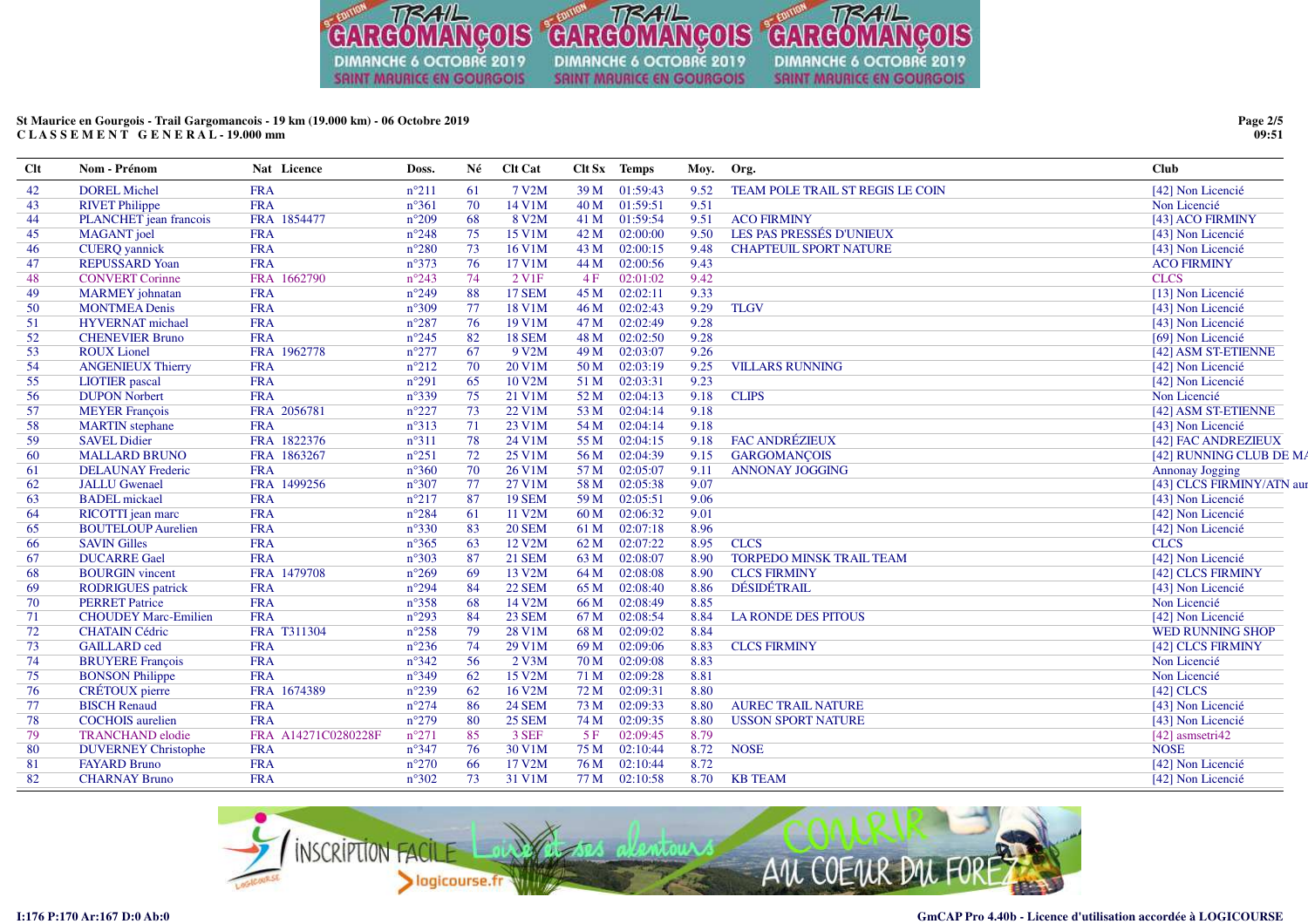

# **St Maurice en Gourgois - Trail Gargomancois - 19 km (19.000 km) - 06 Octobre 2019C L A S S E M E N T G E N E R A L - 19.000 mm**

| Clt | Nom - Prénom                | Nat Licence | Doss.          | Né | Clt Cat            |                  | Clt Sx Temps | Moy. | Org.                                  | <b>Club</b>         |
|-----|-----------------------------|-------------|----------------|----|--------------------|------------------|--------------|------|---------------------------------------|---------------------|
| 83  | <b>JURY</b> christophe      | <b>FRA</b>  | $n^{\circ}241$ | 67 | 18 V2M             | 78 M             | 02:11:16     | 8.69 |                                       | [42] Non Licencié   |
| 84  | <b>BOURGEOIS Rudy</b>       | <b>FRA</b>  | $n^{\circ}272$ | 80 | <b>26 SEM</b>      | 79 M             | 02:11:30     | 8.67 |                                       | [42] Non Licencié   |
| 85  | <b>GAUDILLIERE Sylvain</b>  | <b>FRA</b>  | $n^{\circ}224$ | 83 | <b>27 SEM</b>      | 80 <sub>M</sub>  | 02:11:43     | 8.66 | CHUKIDS42 / TEAM TRAIL COCHONOU       | [42] Non Licencié   |
| 86  | <b>FAVERJON Philippe</b>    | <b>FRA</b>  | $n^{\circ}369$ | 66 | 19 V2M             | 81 M             | 02:11:44     | 8.65 |                                       | [42] Non Licencié   |
| 87  | <b>DECHANDON</b> Christophe | <b>FRA</b>  | $n^{\circ}324$ | 69 | 20 V2M             | 82 M             | 02:11:53     | 8.64 | <b>LA RIVATIÈRE</b>                   | [42] Non Licencié   |
| 88  | <b>BAUZAC</b> Laurent       | <b>FRA</b>  | $n^{\circ}237$ | 74 | 32 V1M             | 83 M             | 02:12:29     | 8.61 |                                       | [42] Non Licencié   |
| 89  | <b>DUBESSET</b> edouard     | <b>FRA</b>  | $n^{\circ}312$ | 78 | 33 V1M             | 84 M             | 02:12:47     | 8.59 | <b>KB TEAM</b>                        | [42] Non Licencié   |
| 90  | <b>CHAMBRON Rémi</b>        | <b>FRA</b>  | $n^{\circ}264$ | 96 | <b>28 SEM</b>      | 85 M             | 02:13:01     | 8.57 |                                       | [42] Non Licencié   |
| 91  | <b>COLANGE Lucas</b>        | <b>FRA</b>  | $n^{\circ}261$ | 95 | <b>29 SEM</b>      | 86 M             | 02:13:01     | 8.57 |                                       | [43] Non Licencié   |
| 92  | <b>COLANGE Alain</b>        | <b>FRA</b>  | $n^{\circ}234$ | 66 | 21 V2M             | 87 M             | 02:13:02     | 8.57 | <b>AUREC TRAIL NATURE / CHUKIDS42</b> | [43] Non Licencié   |
| 93  | <b>VOITURIN Gilles</b>      | <b>FRA</b>  | $n^{\circ}335$ | 66 | 22 V2M             | 88 M             | 02:13:17     | 8.55 | <b>FAITES PAS LES ZÈBRES</b>          | [42] Non Licencié   |
| 94  | <b>DURET Sebastien</b>      | <b>FRA</b>  | $n^{\circ}352$ | 79 | 34 V1M             | 89 M             | 02:13:25     | 8.54 |                                       | Non Licencié        |
| 95  | <b>MOURIER JEROME</b>       | <b>FRA</b>  | $n^{\circ}285$ | 76 | 35 V1M             | 90 M             | 02:13:27     | 8.54 |                                       | [42] Non Licencié   |
| 96  | <b>VERNAY Thierry</b>       | <b>FRA</b>  | $n^{\circ}362$ | 74 | 36 V1M             | 91 M             | 02:14:05     | 8.50 |                                       | Non Licencié        |
| 97  | <b>YEFSAH Thomas</b>        | <b>FRA</b>  | $n^{\circ}223$ | 85 | <b>30 SEM</b>      | 92 M             | 02:14:13     | 8.49 |                                       | [31] Non Licencié   |
| 98  | <b>JOLY</b> cassandre       | <b>FRA</b>  | $n^{\circ}305$ | 91 | 4 SEF              | 6 F              | 02:14:26     | 8.48 |                                       | Non Licencié        |
| 99  | <b>GRANGE Jean-Marc</b>     | FRA 938839  | $n^{\circ}292$ | 55 | 3 V3M              | 93 M             | 02:14:58     | 8.45 | <b>FAC ANDREZIEUX</b>                 | [42] FAC ANDREZIEUX |
| 100 | <b>FOURNIER Jerome</b>      | <b>FRA</b>  | $n^{\circ}262$ | 73 | 37 V1M             | 94 M             | 02:15:10     | 8.43 |                                       | [42] Non Licencié   |
| 101 | <b>SIVIER</b> vincent       | <b>FRA</b>  | $n^{\circ}283$ | 68 | 23 V2M             | 95 M             | 02:16:43     | 8.34 | <b>USSON SPORT NATURE</b>             | [42] Non Licencié   |
| 102 | <b>MICHON</b> didier        | FRA 1130722 | $n^{\circ}282$ | 74 | 38 V1M             | 96 M             | 02:17:21     | 8.30 |                                       | [42] FAC ANDREZIEUX |
| 103 | <b>PRAS Sebastien</b>       | <b>FRA</b>  | $n^{\circ}345$ | 73 | 39 V1M             | 97 M             | 02:17:50     | 8.27 | <b>ATHLEFORM 42</b>                   | <b>ATHLEFORM 42</b> |
| 104 | <b>RAVEL Laurent</b>        | <b>FRA</b>  | $n^{\circ}308$ | 76 | 40 V1M             | 98 M             | 02:17:57     | 8.26 | <b>ATOUSPORTS</b>                     | [42] Non Licencié   |
| 105 | <b>FAVASOLE Camille</b>     | <b>FRA</b>  | $n^{\circ}363$ | 88 | <b>31 SEM</b>      | 99 M             | 02:18:09     | 8.25 |                                       | Non Licencié        |
| 106 | <b>ROYON</b> Nadia          | <b>FRA</b>  | $n^{\circ}336$ | 84 | 5 SEF              | 7 F              | 02:18:27     | 8.23 |                                       | [42] Non Licencié   |
| 107 | <b>LARGERON Vincent</b>     | <b>FRA</b>  | $n^{\circ}338$ | 89 | <b>32 SEM</b>      | 100 <sub>M</sub> | 02:19:19     | 8.18 | <b>SAINT MO'RUNNING CLUB</b>          | [42] Non Licencié   |
| 108 | <b>DUCULTY Arnaud</b>       | <b>FRA</b>  | $n^{\circ}238$ | 92 | 33 SEM             | 101 M            | 02:20:07     | 8.14 | <b>ST MO RUNNING CLUB</b>             | Non Licencié        |
| 109 | <b>ROMEYER Sebastien</b>    | <b>FRA</b>  | $n^{\circ}273$ | 79 | 41 V1M             | 102 M            | 02:20:47     | 8.10 | <b>CLCS FIRMINY</b>                   | [42] Non Licencié   |
| 110 | <b>BOBILLOT PIERRE</b>      | <b>FRA</b>  | $n^{\circ}267$ | 59 | 4 V3M              | 103 M            | 02:21:21     | 8.07 |                                       | [69] Non Licencié   |
| 111 | <b>LAGANNE Bruno</b>        | <b>FRA</b>  | $n^{\circ}323$ | 79 | 42 V1M             | 104 M            | 02:21:27     | 8.06 | <b>TEAM DECATHLON</b>                 | Non Licencié        |
| 112 | <b>ETAIX Severine</b>       | <b>FRA</b>  | $n^{\circ}329$ | 83 | 6 SEF              | 8F               | 02:22:02     | 8.03 |                                       | [42] Non Licencié   |
| 113 | <b>MICHELET</b> emeric      | <b>FRA</b>  | $n^{\circ}334$ | 81 | <b>34 SEM</b>      | 105 <sub>M</sub> | 02:22:18     | 8.01 |                                       | Non Licencié        |
| 114 | <b>LACHAT Steve</b>         | <b>FRA</b>  | $n^{\circ}357$ | 78 | 43 V1M             | 106 <sub>M</sub> | 02:22:22     | 8.01 |                                       | Non Licencié        |
| 115 | <b>SOUVIGNET</b> roland     | FRA 1289473 | $n^{\circ}257$ | 48 | 1 V <sub>4</sub> M | 107 M            | 02:22:50     | 7.98 |                                       | [42] FAC ANDREZIEUX |
| 116 | <b>DAGIRAL Olivier</b>      | <b>FRA</b>  | $n^{\circ}275$ | 76 | 44 V1M             | 108 M            | 02:22:59     | 7.97 |                                       | [15] Non Licencié   |
| 117 | <b>CHAPUIS Frédérique</b>   | <b>FRA</b>  | $n^{\circ}289$ | 71 | 3 V <sub>1F</sub>  | 9F               | 02:23:02     | 7.97 |                                       | [42] Non Licencié   |
| 118 | <b>ALEXANDRE</b> mickael    | <b>FRA</b>  | $n^{\circ}208$ | 84 | <b>35 SEM</b>      | 109 M            | 02:23:31     | 7.94 |                                       | [69] Non Licencié   |
| 119 | <b>GALLEZ</b> alain         | FRA T310048 | $n^{\circ}218$ | 68 | 24 V2M             | 110 M            | 02:23:44     | 7.93 |                                       | [42] Non Licencié   |
| 120 | <b>LESTRA</b> patrick       | <b>FRA</b>  | $n^{\circ}290$ | 65 | 25 V2M             | 111 M            | 02:24:21     | 7.90 | <b>USSON SPORT NATURE</b>             | [42] Non Licencié   |
| 121 | <b>SEON</b> greg            | <b>FRA</b>  | $n^{\circ}299$ | 79 | 45 V1M             | 112 M            | 02:24:36     | 7.88 |                                       | [42] Non Licencié   |
| 122 | <b>RICHAUD</b> francois     | <b>FRA</b>  | $n^{\circ}240$ | 70 | 46 V1M             | 113 M            | 02:25:05     | 7.86 | <b>CHAPTEUIL SPORTS NATURE</b>        | [43] Non Licencié   |
| 123 | <b>MARCELLIER Sébastien</b> | <b>FRA</b>  | $n^{\circ}207$ | 74 | 47 V1M             | 114M             | 02:25:47     | 7.82 |                                       | [69] Non Licencié   |



**Page 3/509:51**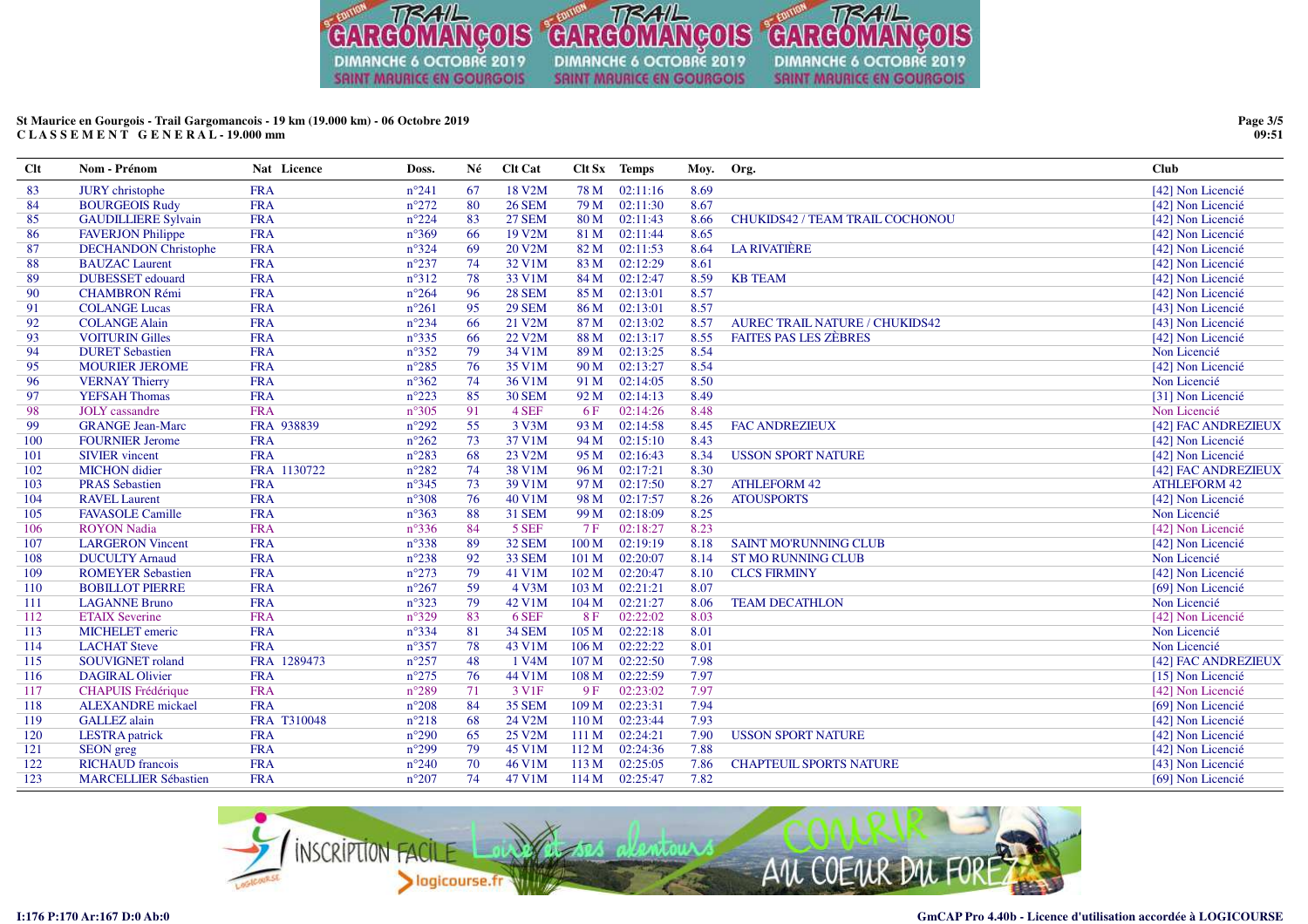

# St Maurice en Gourgois - Trail Gargomancois - 19 km (19.000 km) - 06 Octobre 2019 CLASSEMENT GENERAL-19.000 mm

| <b>Clt</b> | Nom - Prénom                  | Nat Licence | Doss.          | Né | Clt Cat             |                  | Clt Sx Temps | Moy. | Org.                                        | <b>Club</b>         |
|------------|-------------------------------|-------------|----------------|----|---------------------|------------------|--------------|------|---------------------------------------------|---------------------|
| 124        | <b>BEAL</b> ludovic           | <b>FRA</b>  | $n^{\circ}320$ | 79 | 48 V1M              | 115 M            | 02:25:49     | 7.82 |                                             | [42] Non Licencié   |
| 125        | <b>FAUVET Jean-Claude</b>     | <b>FRA</b>  | $n^{\circ}376$ | 72 | 49 V1M              | 116 M            | 02:26:10     | 7.80 |                                             | Non Licencié        |
| 126        | <b>MEYER Séverine</b>         | <b>FRA</b>  | $n^{\circ}226$ | 74 | 4 V1F               | 10F              | 02:27:06     | 7.75 |                                             | [42] Non Licencié   |
| 127        | <b>DURAND THIBAULT</b>        | <b>FRA</b>  | $n^{\circ}222$ | 86 | <b>36 SEM</b>       | 117 <sub>M</sub> | 02:27:06     | 7.75 |                                             | [69] Non Licencié   |
| 128        | <b>D'HAESE Fabrice</b>        | <b>FRA</b>  | $n^{\circ}278$ | 78 | 50 V1M              | 118 M            | 02:27:57     | 7.71 | <b>LA RIVATIÉRE</b>                         | [42] Non Licencié   |
| 129        | <b>DENOYELLE</b> david        | FRA 1509217 | $n^{\circ}233$ | 74 | 51 V1M              | 119M             | 02:27:58     | 7.70 |                                             | <b>GCA</b>          |
| 130        | <b>ROCHETTE Arnaud</b>        | <b>FRA</b>  | $n^{\circ}268$ | 79 | 52 V1M              | 120 M            | 02:28:59     | 7.65 | <b>USSON SPORT NATURE</b>                   | [63] Non Licencié   |
| 131        | <b>FOURNEL Guy</b>            | <b>FRA</b>  | $n^{\circ}359$ | 64 | 26 V <sub>2</sub> M | 121 M            | 02:29:19     | 7.63 |                                             | Non Licencié        |
| 132        | <b>AURAY Maureen</b>          | <b>FRA</b>  | $n^{\circ}246$ | 86 | 7 SEF               | 11F              | 02:29:52     | 7.61 | <b>LA DENT OUI BOUGE</b>                    | [43] Non Licencié   |
| 133        | <b>MIGADEL Guillaume</b>      | <b>FRA</b>  | $n^{\circ}327$ | 82 | <b>37 SEM</b>       | 122M             | 02:30:09     | 7.59 |                                             | Non Licencié        |
| 134        | <b>BETEMPS</b> patricia       | FRA 2088733 | $n^{\circ}298$ | 72 | 5 V1F               | 12F              | 02:30:15     | 7.59 |                                             | $[42]$ Fac          |
| 135        | <b>GONON</b> frank            | <b>FRA</b>  | $n^{\circ}297$ | 57 | 5 V3M               | 123 M            | 02:31:24     | 7.53 |                                             | [42] Non Licencié   |
| 136        | <b>PETRE</b> annick           | FRA 1278274 | $n^{\circ}265$ | 58 | 1 V3F               | 13F              | 02:32:09     | 7.49 |                                             | $[43]$ clcs         |
| 137        | <b>DURIEU Eloïse</b>          | <b>FRA</b>  | $n^{\circ}304$ | 95 | 8 SEF               | 14F              | 02:32:14     | 7.49 |                                             | Non Licencié        |
| 138        | <b>CELSA</b> salvatore        | <b>FRA</b>  | $n^{\circ}214$ | 82 | <b>38 SEM</b>       | 124M             | 02:32:16     | 7.49 | <b>ST MO RUNNING CLUB</b>                   | [42] Non Licencié   |
| 139        | <b>DELPIVAR David</b>         | <b>FRA</b>  | $n^{\circ}354$ | 74 | 53 V1M              | 125 M            | 02:34:30     | 7.38 |                                             | Non Licencié        |
| 140        | <b>ODINOT Mathieu</b>         | <b>FRA</b>  | $n^{\circ}210$ | 84 | <b>39 SEM</b>       | 126 <sub>M</sub> | 02:35:05     | 7.35 |                                             | [69] Non Licencié   |
| 141        | <b>FAVIER</b> benjamin        | <b>FRA</b>  | $n^{\circ}332$ | 86 | <b>40 SEM</b>       | 127 <sub>M</sub> | 02:35:05     | 7.35 | <b>GENEROSITRAIL</b>                        | [42] Non Licencié   |
| 142        | <b>RANCON Florence</b>        | <b>FRA</b>  | $n^{\circ}364$ | 72 | 6 V <sub>1F</sub>   | 15F              | 02:35:37     | 7.33 | <b>CLCS</b>                                 | <b>CLCS</b>         |
| 143        | <b>GARNIER</b> david          | FRA 2123203 | $n^{\circ}206$ | 76 | 54 V1M              | 128 M            | 02:35:50     | 7.32 |                                             | [42] clcs firminy   |
| 144        | <b>DEGRUEL Frederic</b>       | <b>FRA</b>  | $n^{\circ}219$ | 78 | 55 V1M              | 129 M            | 02:36:01     | 7.31 | POLE TRAIL ST RÉGIS DU COIN                 | [42] Non Licencié   |
| 145        | <b>LAPRAY Pascal</b>          | FRA 538164  | $n^{\circ}231$ | 60 | 27 V2M              | 130 M            | 02:37:00     | 7.26 |                                             | <b>GCA</b>          |
| 146        | <b>BONHOMME</b> Jocelyne      | FRA 1971553 | $n^{\circ}216$ | 66 | 1 V <sub>2F</sub>   | 16F              | 02:37:35     | 7.23 |                                             | [42] ATHLEFORM'42   |
| 147        | <b>DUMAS</b> denis            | <b>FRA</b>  | $n^{\circ}319$ | 73 | 56 V1M              | 131 M            | 02:37:54     | 7.22 | <b>USSON SPORT NATURE</b>                   | [42] Non Licencié   |
| 148        | ?DOSSARD #370                 | <b>FRA</b>  | $n^{\circ}370$ |    | 41 SEM              | 132 M            | 02:39:13     | 7.16 |                                             | Non Licencié        |
| 149        | <b>THOVISTE Véronique</b>     | FRA 1407706 | $n^{\circ}314$ | 67 | 2 V2F               | 17F              | 02:39:23     | 7.15 |                                             | [42] FAC ANDREZIEUX |
| 150        | <b>MIZZON-JAOUEN Maud</b>     | <b>FRA</b>  | $n^{\circ}328$ | 76 | 7 V1F               | 18F              | 02:40:50     | 7.09 |                                             | [43] Non Licencié   |
| 151        | <b>SOUBEYRAND Thibault</b>    | <b>FRA</b>  | $n^{\circ}281$ | 87 | 42 SEM              | 133 M            | 02:41:21     | 7.07 |                                             | [42] Non Licencié   |
| 152        | CAPDEVIELLE-FIDEL Jean-Yv FRA |             | $n^{\circ}317$ | 63 | 28 V2M              | 134 M            | 02:41:31     | 7.06 |                                             | [42] Non Licencié   |
| 153        | <b>BERTHET</b> suzanne        | FRA 1628373 | $n^{\circ}301$ | 71 | 8 V1F               | 19F              | 02:41:53     | 7.04 | <b>ST MO RUNNING CLUB</b>                   | $[42]$ aco          |
| 154        | <b>GAUTIER Camille</b>        | <b>FRA</b>  | $n^{\circ}368$ | 90 | 9 SEF               | 20F              | 02:42:03     | 7.04 |                                             | Non Licencié        |
| 155        | <b>GUILLOT Bertrand</b>       | <b>FRA</b>  | $n^{\circ}326$ | 90 | 43 SEM              | 135 M            | 02:42:34     | 7.01 | <b>AUREC TRAIL NATURE</b>                   | [43] Non Licencié   |
| 156        | PERROY helene                 | <b>FRA</b>  | $n^{\circ}340$ | 64 | 3 V <sub>2F</sub>   | 21 F             | 02:42:46     | 7.00 |                                             | [42] Non Licencié   |
| 157        | <b>MALLARD Eliane</b>         | <b>FRA</b>  | $n^{\circ}228$ | 63 | 4 V <sub>2F</sub>   | 22F              | 02:42:51     | 7.00 | <b>ST MO RUNNING</b>                        | [42] Non Licencié   |
| 158        | <b>MERABTI Karima</b>         | <b>FRA</b>  | $n^{\circ}276$ | 74 | 9 V <sub>1F</sub>   | 23 F             | 02:45:53     | 6.87 | DÉCATHLON VILLARS                           | [42] Non Licencié   |
| 159        | <b>CULINE Rémy</b>            | <b>FRA</b>  | $n^{\circ}371$ | 71 | 57 V1M              | 136 M            | 02:46:21     | 6.85 |                                             | Non Licencié        |
| 160        | <b>MANUS</b> cedric           | <b>FRA</b>  | $n^{\circ}337$ | 74 | 58 V1M              | 137 M            | 02:49:20     | 6.73 |                                             | [42] Non Licencié   |
| 161        | <b>MORLA Julien</b>           | <b>FRA</b>  | $n^{\circ}375$ | 73 | 59 V1M              | 138 M            | 02:50:44     | 6.68 |                                             | Non Licencié        |
| 162        | <b>MARCA Sylvain</b>          | FRA 2200289 | $n^{\circ}300$ | 86 | <b>44 SEM</b>       | 139 M            | 02:53:32     | 6.57 |                                             | [42] CLCS FIRMINY   |
| 163        | <b>FORGE</b> Engie            | <b>FRA</b>  | $n^{\circ}235$ | 71 | 10 V1F              | 24F              | 02:54:53     | 6.52 | <b>TTS - TEAM DES TRAILLEURS STÉPHANOIS</b> | [42] Non Licencié   |
| 164        | <b>JALLU Hélène</b>           | FRA 2046842 | $n^{\circ}220$ | 77 | 11 V1F              | 25F              | 03:26:23     | 5.52 |                                             | [43] Clcs firminy   |



Page 4/5  $09:51$